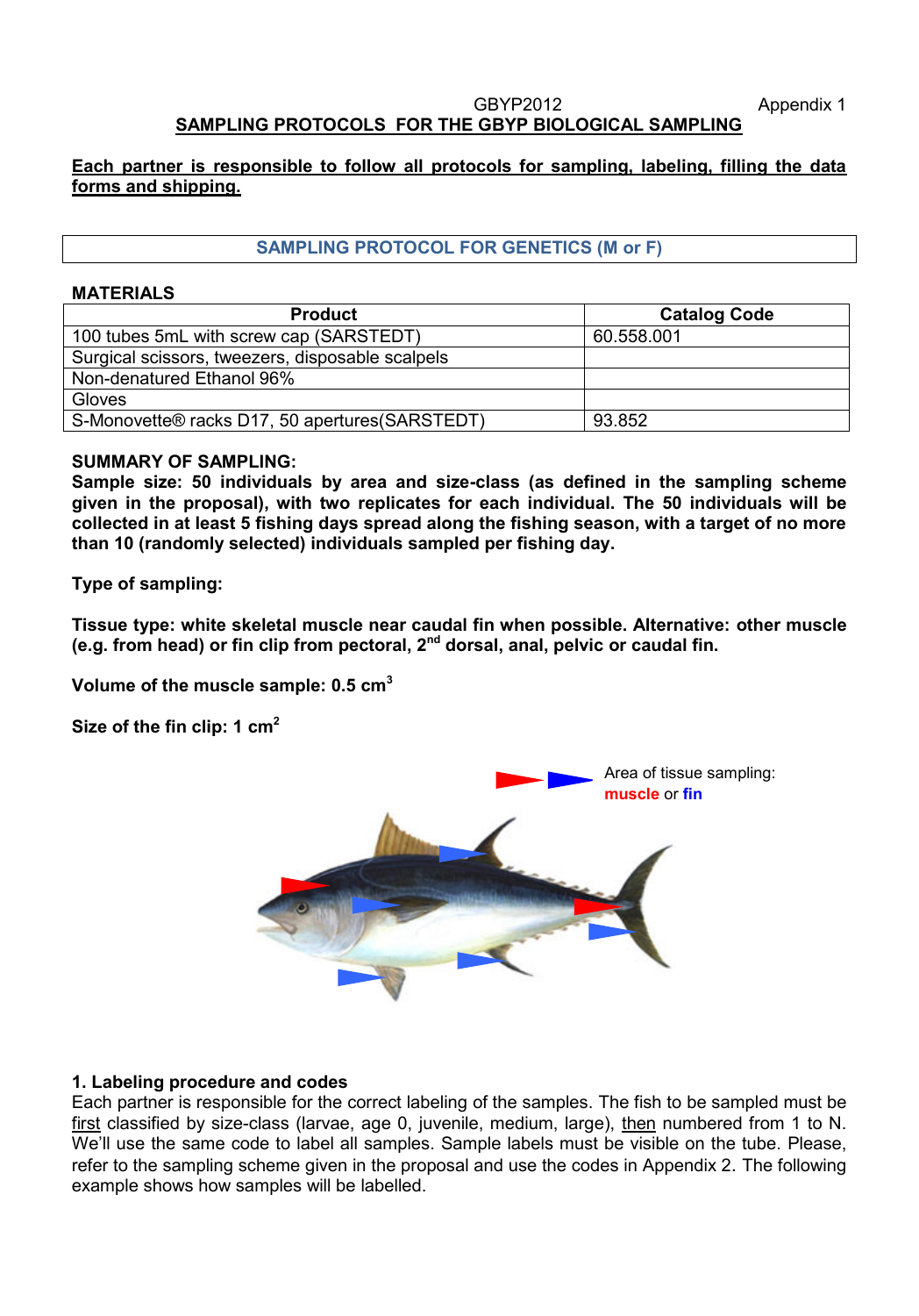

The first 4 codes (e.g. "UNIB-AS-J-O1") have to be unique for each fish. The last code (e.g. "Fa") indicates the tissue type (F, M or L) and replicate (a or b).

# **2. Preparation of the material before sampling**

- Before sampling, prepare 100 5mL-tubes with screw cap with at least 2.5mL of Non-denatured Ethanol 96%; each microtube must be labeled with Sample ID according to the labeling code reported above (step 2). Label the microtubes with pens containing water-resistant ink, as well as including a waterproof paper inside the tube with the code written with pencil (as ethanol may dissolve the ink).
- Operator has to wear cleaned gloves.

# **3. Sampling procedure**

IMPORTANT: Sampling of tissue should be carried out twice from the same individual. Mark the replicates as "a" and "b". One replicate ("b") must be stored in your lab, while the other ("a") should be shipped to AZTI following the shipping instructions (see step 5).

- Cut a 0.5 cm<sup>3</sup> muscle sample or a 1 cm<sup>2</sup> fin clip from each individual. In the case of larvae, collect the entire larvae.

- Put the tissue clip into the ID labeled microtube with ethanol 96%. Ensure the tissue volume is no more than 10% of the liquid volume.

- Clean surgical instruments for each sampled animal with water or commercial ethanol and dry it with a new scrip each time.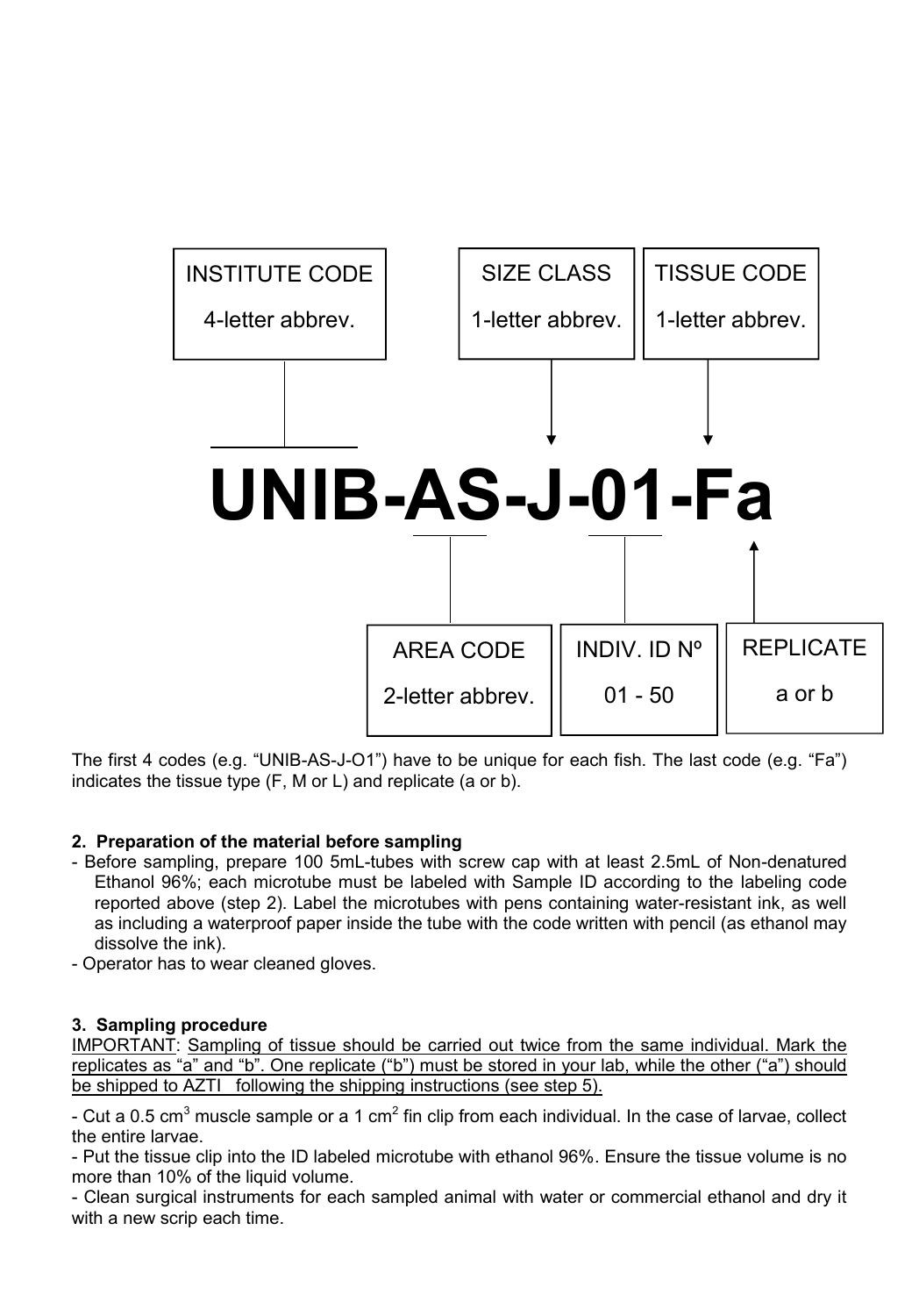- Store the microtube containing the tissue at -20°C. If it is not possible make sure that temperature does not exceed 4 ° C.

If your fish is already frozen:

- Take the sample from each frozen individual and put it directly into the microtube with ethanol 96%.
- The ice contained in the sample may dilute the ethanol. Therefore, change the ethanol after 1- 2 days, in order to ensure proper sample preservation.



## **4. Fill sampling data form**

The code of the sample must be clearly visible on the microtube.

- Fill the "GBYP2012data.xls" file.

- Email the form to the database supervisors in AZTI as soon as some samples are collected (e.g. on a daily basis): Nicolas Goñi (ngoni@azti.es) and Igaratza Fraile (ifraile@azti.es). The newly labeled samples will be checked against already existing samples to avoid doubling names. Wait for their confirmation before shipping the samples, and coordinate shipping dates with the above mentioned persons.

#### **5. Shipping procedure**

- Put the rack of microtubes with tissue samples in a storage box with the reference "GBYP 2012". - Ship the box by express courier to:

Nicolas Goñi / Igaratza Fraile AZTI-Tecnalia Marine Research Division Herrera kaia portualdea z/g 20110 PASAIA **SPAIN** 

Ship the samples by Express Courier mail. Deliver them as "Sea water samples".

#### **Notes**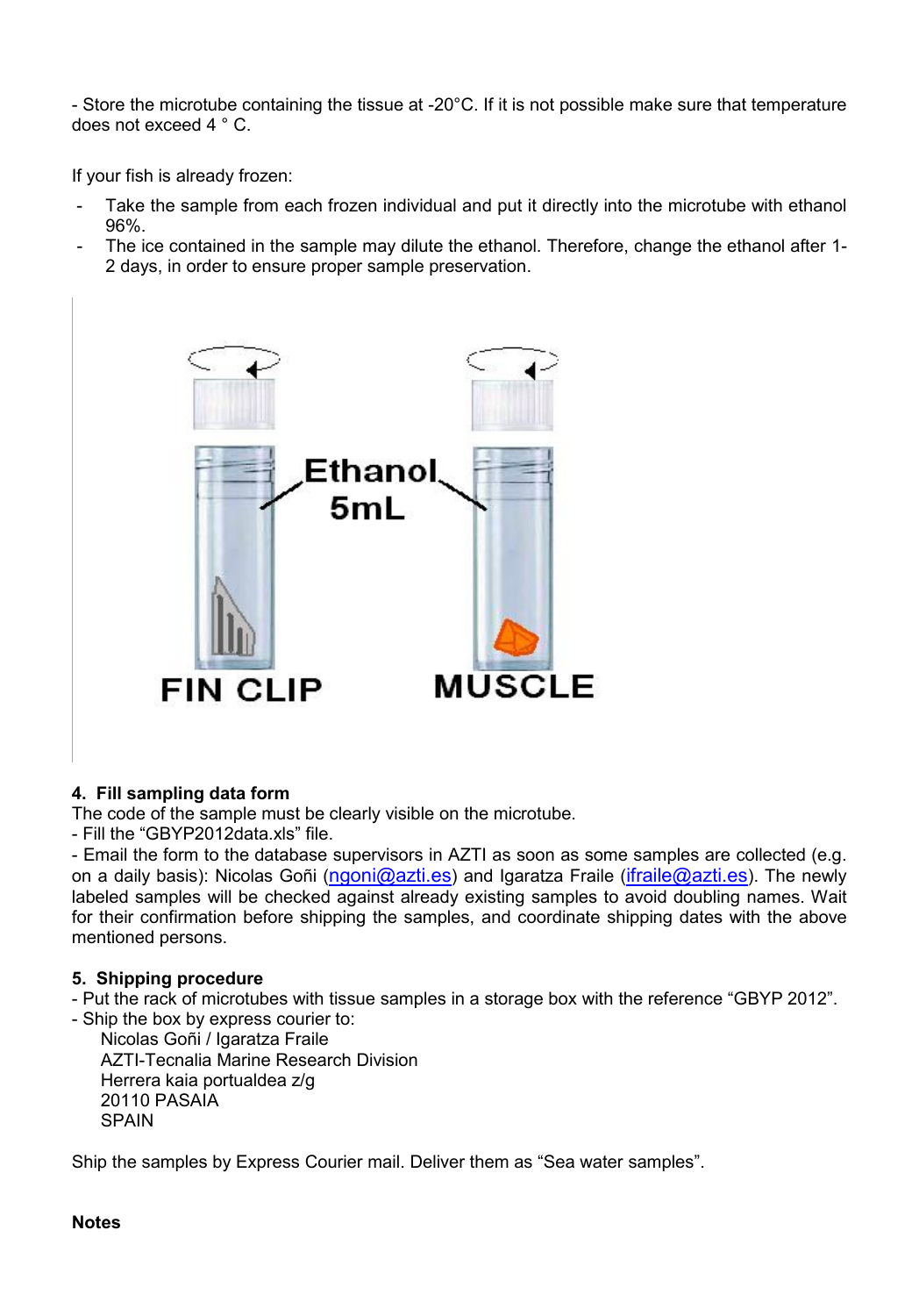SARSTEDT website : http://www.sarstedt.com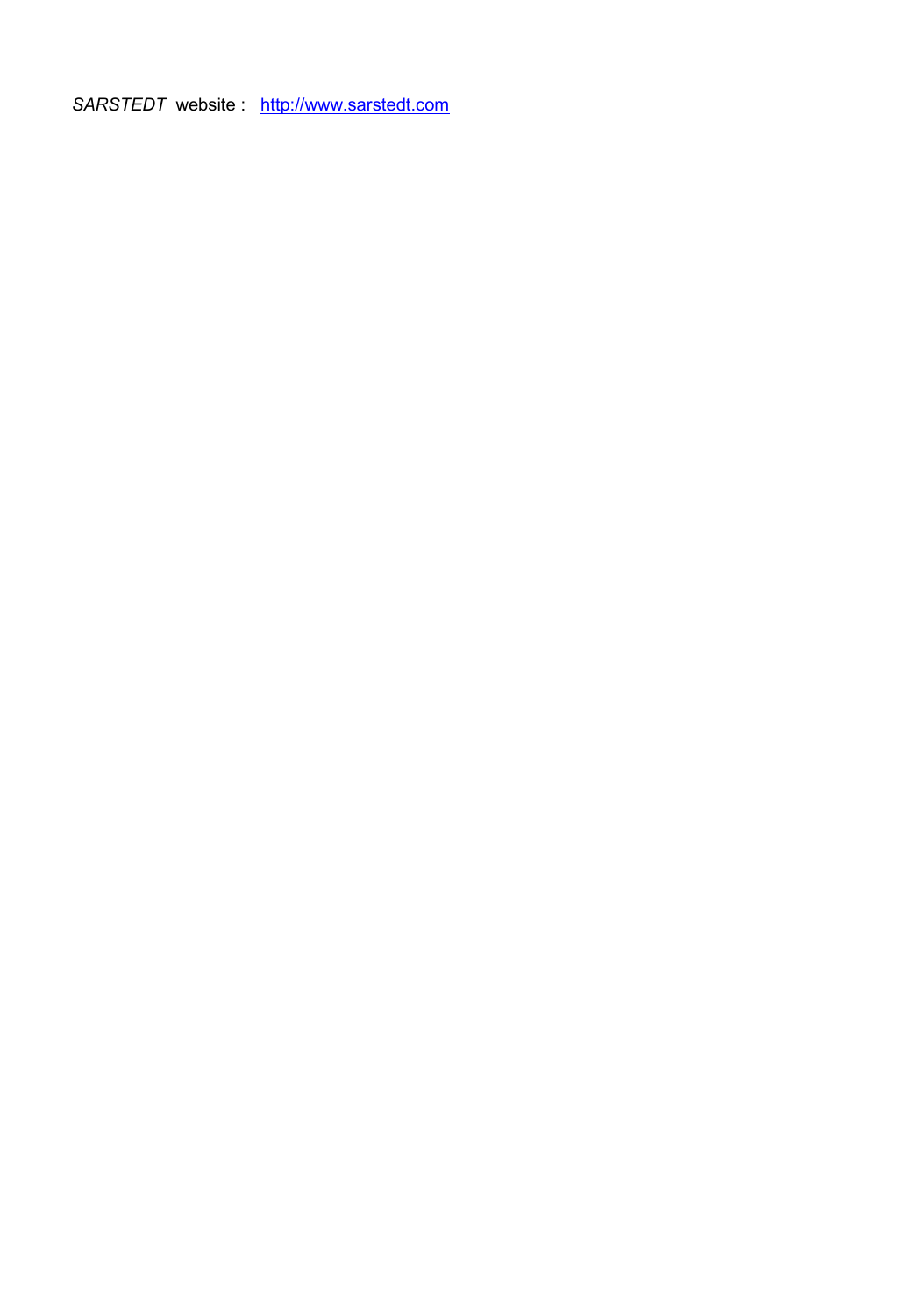# **SAMPLING PROTOCOL FOR OTOLITHS (O)**

### **MATERIALS**

| <b>Product</b>                               | <b>Catalog Code</b> |
|----------------------------------------------|---------------------|
| Gloves (laboratory gloves)                   |                     |
| Knife, handsaw or circular saw               |                     |
| Plastic cocktail stick, plastic toothpick    |                     |
| Non-metallic forceps (plastic or ceramic)    |                     |
| 50 Microtubes 2mL with O-ring cap (SARSTEDT) | 72.694.007          |
| Storage boxes (SARSTEDT)                     | 95.64.997           |

### **SUMMARY OF SAMPLING:**

**Sample size: 50 individuals by area and size-class (as defined in the sampling scheme given in the proposal). The 50 individuals will be collected in at least 5 fishing days spread along the fishing season, with a target of no more than 10 (randomly selected) individuals sampled per fishing day.**

**Tissue type: otoliths.**



## **1. Labeling procedure and codes**

Each partner is responsible for the correct labeling of the samples. The fish to be sampled must be first classified by size-class (larvae, age 0, juvenile, medium, large), then numbered from 1 to N. We will use the same labeling procedure used for genetic samples, the tissue code being here O (for otoliths). Labels must be visible on the microtube.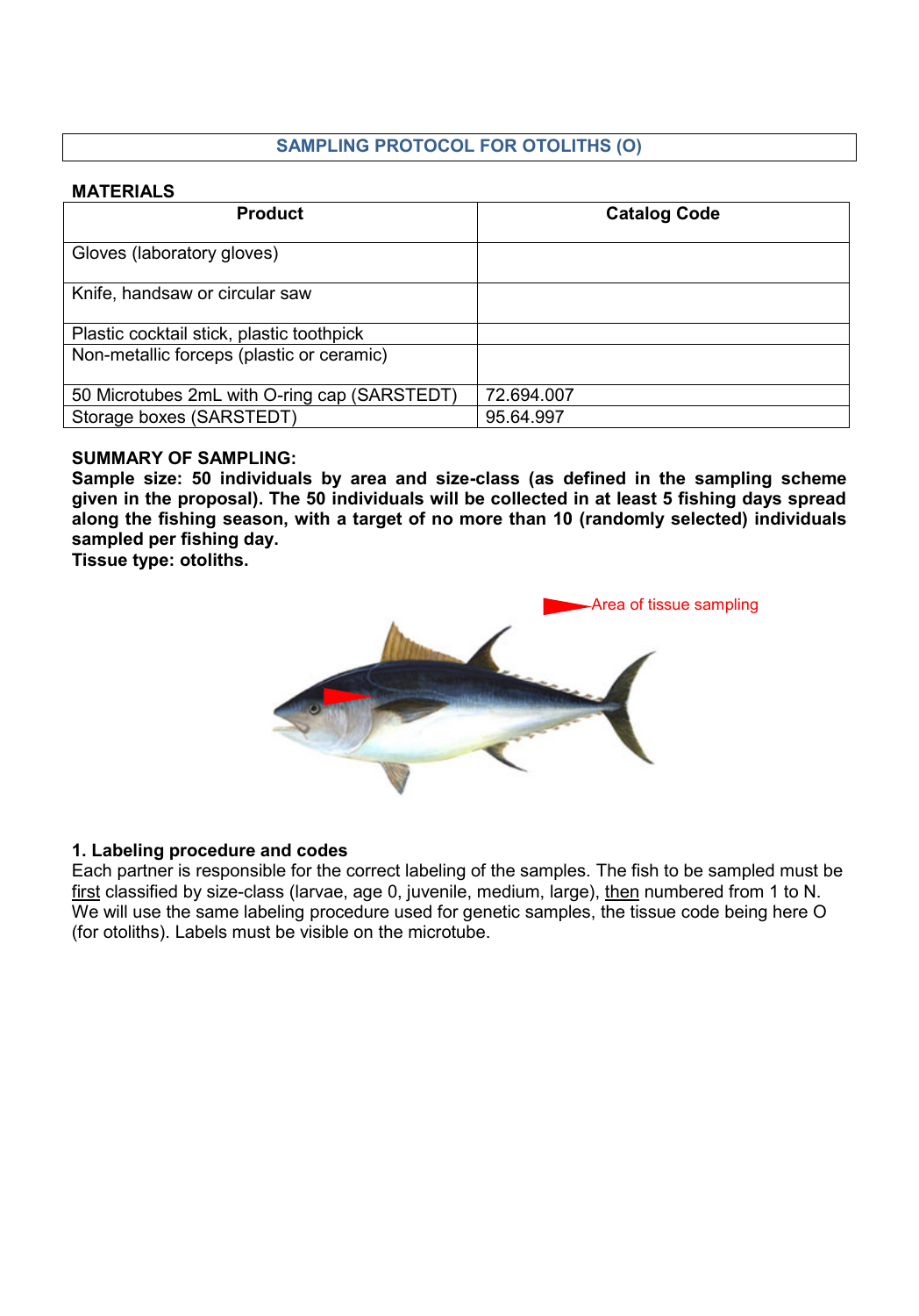

## **2. Sampling procedure**

- The otoliths can be sampled once all other tissues are sampled. Change into clean gloves (disposable lab/examination gloves) for each fish. If tuna heads have been previously frozen, ensure that thawing is complete before starting the extraction. Extracting otoliths from partly frozen canals could break them.

- Cut into the fish head CAREFULLY to make certain that you don't break the otoliths. The easiest way is to cut the head with a large knife in the frontal plane above the supraorbital ridge (Fig.1a). At first attempts, it is better not to cut too close from the eyes, and to do successive small cuts then until the brain appears.

- **It is very important to work carefully because the otolith can easily be damaged at this stage!** CAREFULLY remove the brain (Fig.1b). Otoliths will be located at the back of the brain cavity, inside semi-circular canals (Fig.1c). Gently prospect into the canals. The posterior end of the otolith is the most fragile. Use small forceps to CAREFULLY extract the otolith from the bony capsules and GENTLY remove the membrane surrounding the otolith immediately after extraction (the membrane is harder to remove after it has dried).



**Fig.1: Extraction of sagittal otoliths from a bluefin tuna head**

- Clean the otolith with deionized water and store in plastic vials with the corresponding code.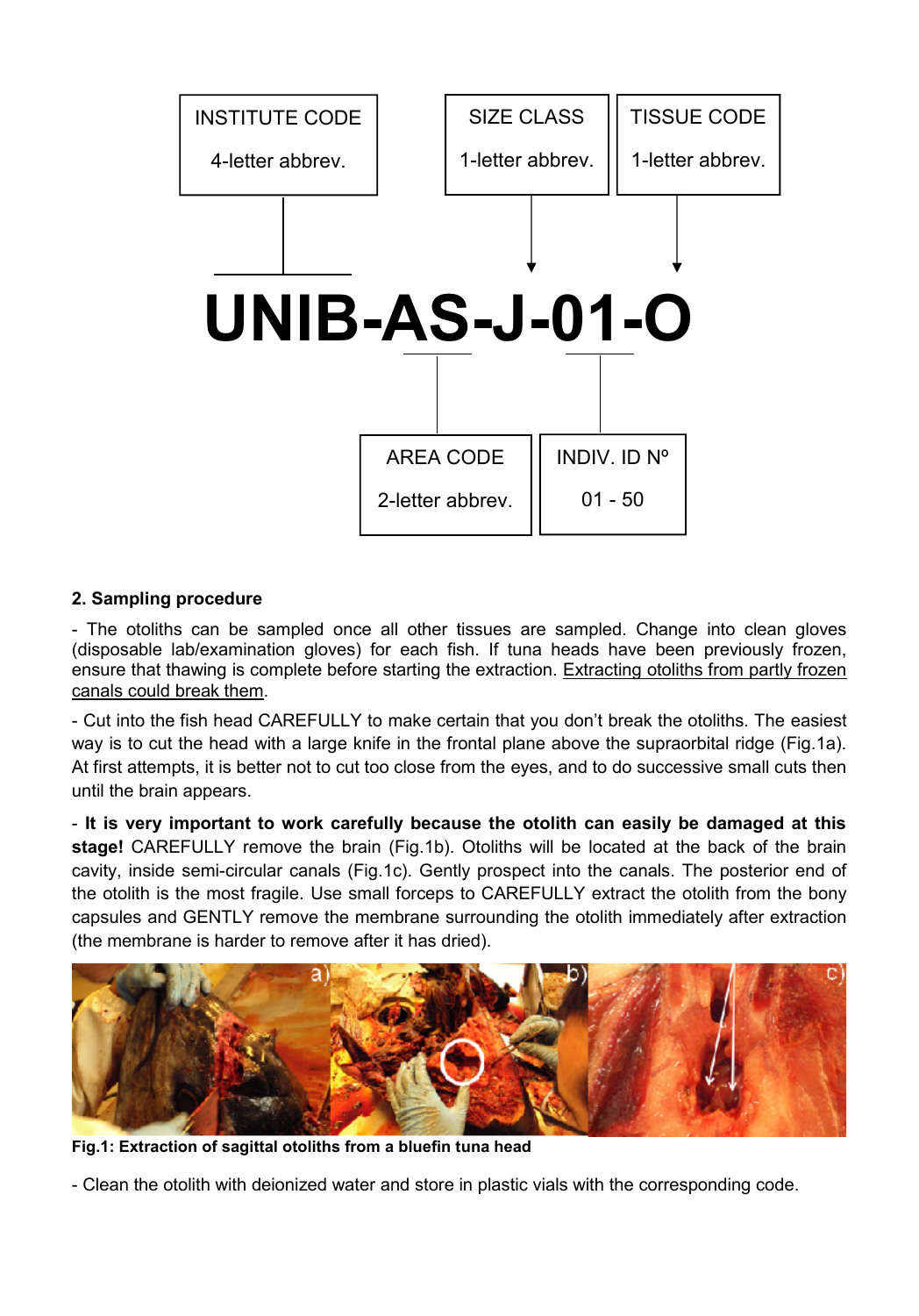## **3. Decontamination and storing procedure**

Otoliths must be carefully cleaned prior to processing for microchemical analyses. Decontamination procedure suggested by Rooker et al. (2008) is recommended.

- Immerse the otoliths into deionized water to hydrate biological residues adhering to the otolith surface. Remove these residues using small forceps.

- Then, immerse the otoliths into 0.1% nitric acid for 5 min. to remove surface contamination.

- Clean the otoliths again with deionized water to remove the remaining nitric acid.

- Finally, dry otoliths in a fume hood during 24 hours and store them by pairs in plastic vials with their corresponding labels. Cleaning otoliths immediately after collection reduces the amount of time required to prepare them for sectioning.

### **4. Fill sampling data form**

The code of the sample must be visible on the microtube.

- Fill the "GBYP2012data.xls" file.

- Email the form to the database supervisors in AZTI as soon as some samples are collected (e.g. on a daily basis): Nicolas Goñi (ngoni@azti.es) and Igaratza Fraile (ifraile@azti.es). The newly labeled samples will be checked against already existing samples to avoid doubling names. Wait for their confirmation before shipping the samples, and coordinate shipping dates with the above mentioned persons.

#### **5. Shipping procedure**

- Put the vials in a storage box with the reference "GBYP 2012".

- Ship the box by Express Courier GBYP 2012to: Nicolas Goñi / Igaratza Fraile AZTI-Tecnalia Marine Research Division Herrera kaia portualdea z/g

20110 PASAIA

**SPAIN**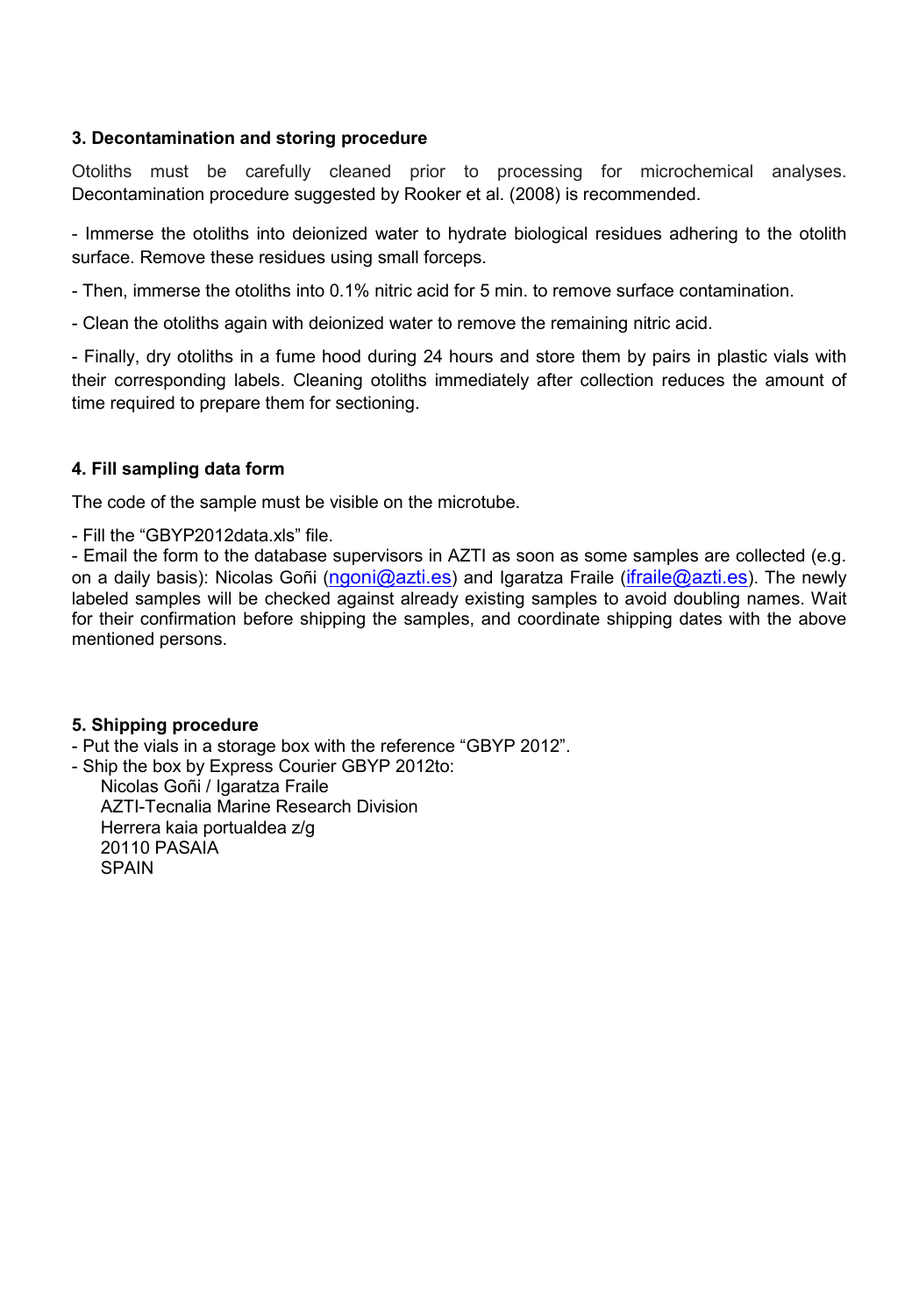## **SAMPLING PROTOCOL FOR FIRST DORSAL FIN RAYS, SPINES (S)**

| <b>MATERIALS</b>           |                     |
|----------------------------|---------------------|
| <b>Product</b>             | <b>Catalog Code</b> |
| Gloves (laboratory gloves) |                     |
| Knife, forceps             |                     |
| Paper envelopes            |                     |

#### **SUMMARY OF SAMPLING:**

**Sample size: 50 individuals by area and size-class (as defined in the sampling scheme given in the proposal). The 50 individuals will be collected in at least 5 fishing days spread along the fishing season, with a target of no more than 10 (randomly selected) individuals sampled per fishing day.**

**Tissue type: first dorsal fin ray.**



#### **1. Labeling procedure and codes**

Each partner is responsible for the correct labeling of the samples. The fish to be sampled must be first classified by size-class (larvae, age 0, juvenile, medium, large), then numbered from 1 to N. We will use the same labeling procedure used for other tissues, the tissue code being "S" (for spines). The label must be visible on the envelope.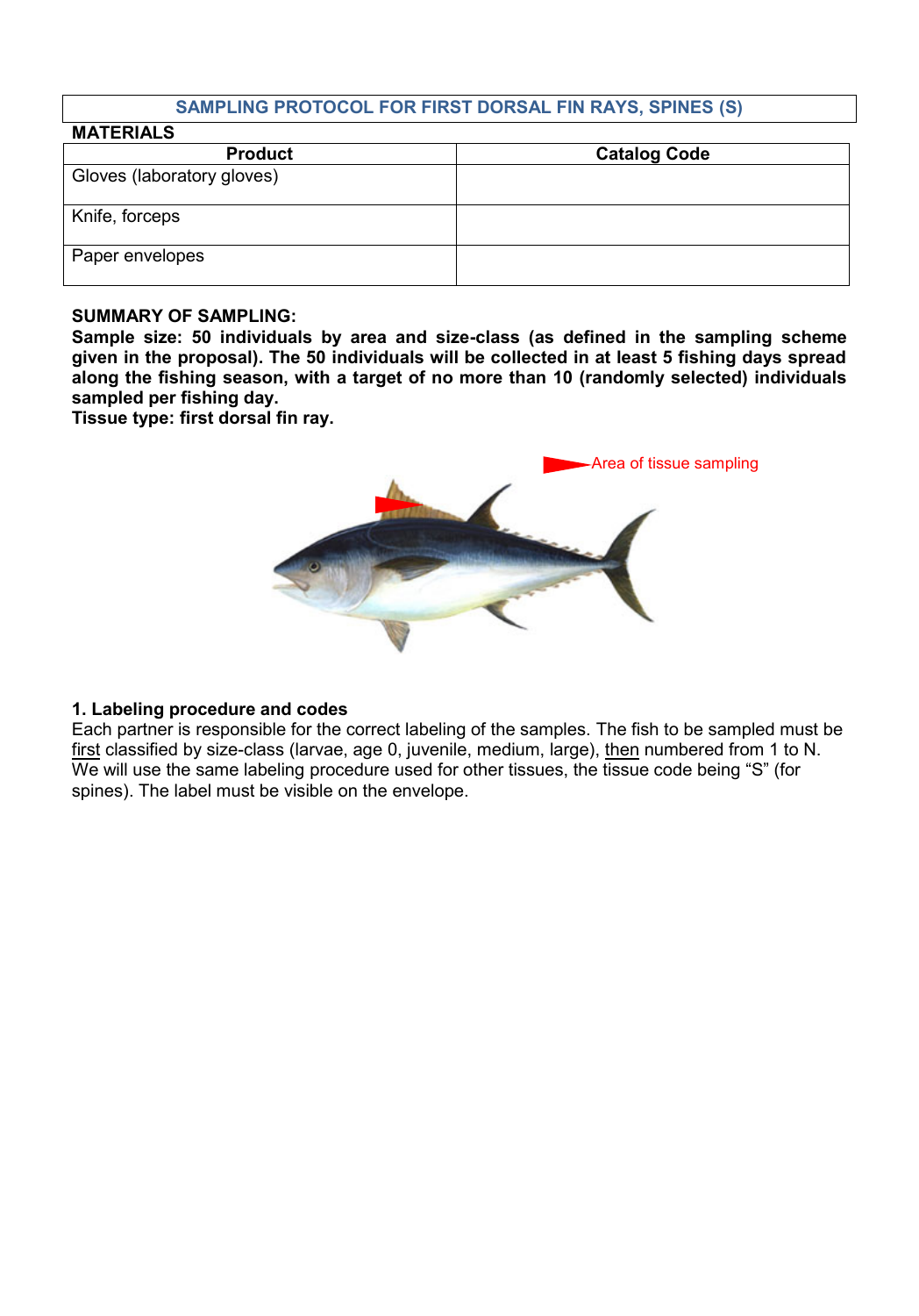

## **2. Sampling procedure**

#### **Spine extraction**

The spine used for ageing purposes is the first ray of the first dorsal fin. It is important to extract a complete spine from the base including the condyle where the spine inserts in the fish avoiding any damage of the spine base as it is an essential part for ageing. It is not difficult to remove the dorsal fin first ray from juveniles but for larger specimens it is recommended to use a sharp knife or scalpel to cut carefully the strong ligaments that support the spine base deep in the fins insertion in the body depression.

Spread out the first dorsal fin and cut the membrane joining the two first dorsal rays by using a knife (Figure 2). Then, push the spine forward and down progressively (Figure 3B), then cut and turn it alternately to the right and to the left until the ligament breaks (Figure 3C). Finally, the spine must be twisted and pulled out (Figure 3D). Care should be taken in order not to twist the spine in its base.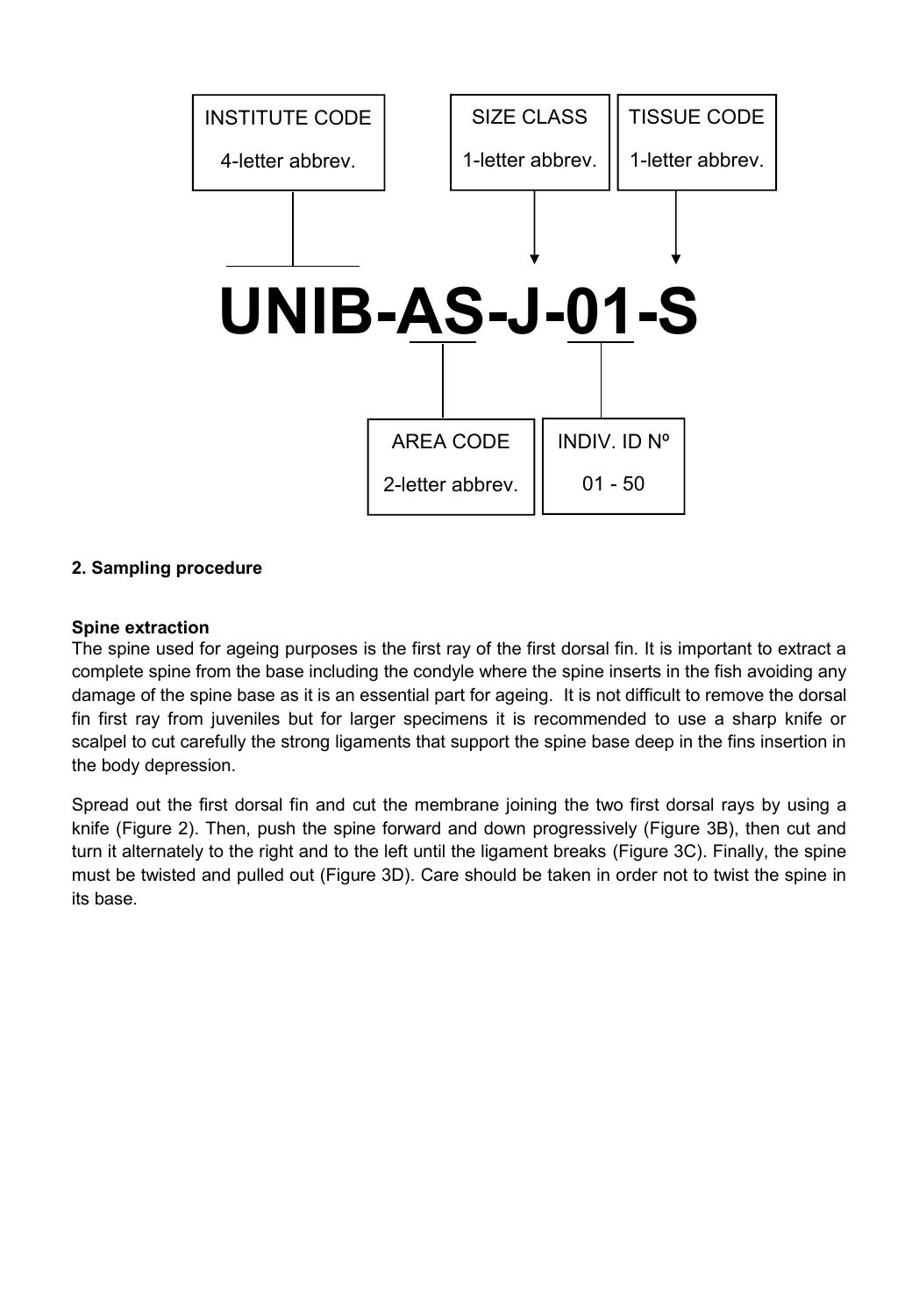

Figure 2. Insertion of the knife into the membrane separating the first two spines of the 1st dorsal fin (figure taken from Panfili *et al*., 2002).



Figure 3. Technique of extraction of the first spine of the bluefin tuna dorsal fin. (Figures taken from Compeán-Jiménez, 1980).

## **3. Cleaning and storing procedure**

It is recommended to carry out the whole cleaning step just after the spine has been extracted, as the connective tissue is still fresh and can be removed easily. It is recommended to remove carefully the remainder connective tissue with a scalpel and tweezers, avoiding causing any damage to the surface of the base of the spine. Moreover, the epidermis covering the spine must be also removed before carrying out the procedure of the spine preparation.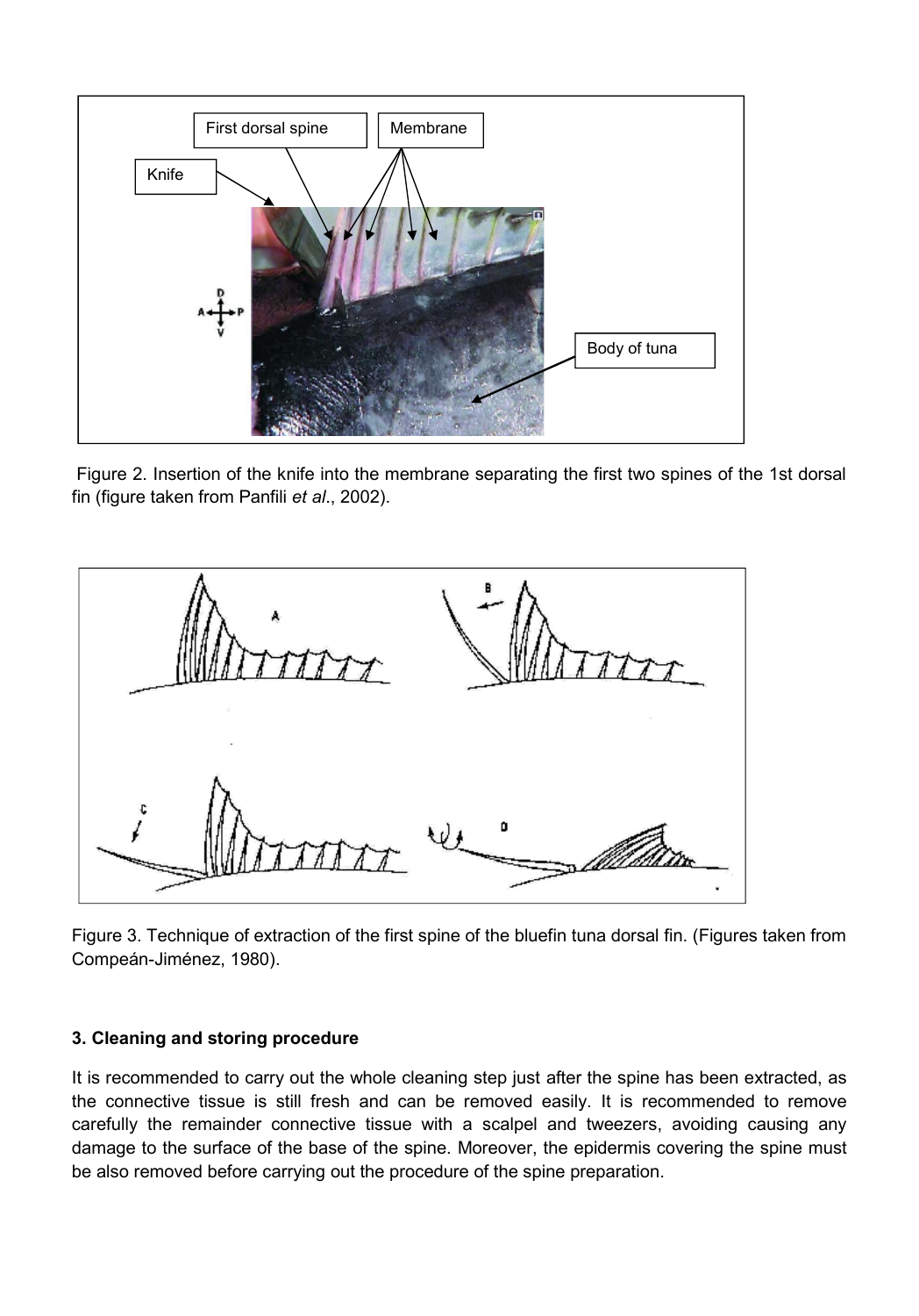Before storing the sample, it is advisable to remove all tissue remains and dry the spine out on blotting paper. Spines are ideally stored dry in a paper envelope, which should be kept in a cool place (refrigerated) if they are not going to be cut immediately. NOTE: Do not use plastic bags for preserving them.

If the spine is too large to fit in the envelope, it can be cut in half and both pieces kept in the envelope, remembering that the piece forming the base of the spine is the most important since it is the part used for age interpretation.

### **4. Fill sampling data form**

- Fill the "GBYP2011data.xls" file.

- Email the form to the database supervisors in AZTI as soon as some samples are collected (e.g. on a daily basis): Nicolas Goñi (ngoni@azti.es) and Igaratza Fraile (ifraile@azti.es). The newly labeled samples will be checked against already existing samples to avoid doubling names. Wait for their confirmation before shipping the samples, and coordinate shipping dates with the above mentioned persons.

### **5. Shipping procedure**

SPAIN

- Put the envelopes in box with the reference "GBYP 2012".

- Ship the box by Express Courier mail to: Nicolas Goñi / Igaratza Fraile AZTI-Tecnalia Marine Research Division Herrera kaia portualdea z/g 20110 PASAIA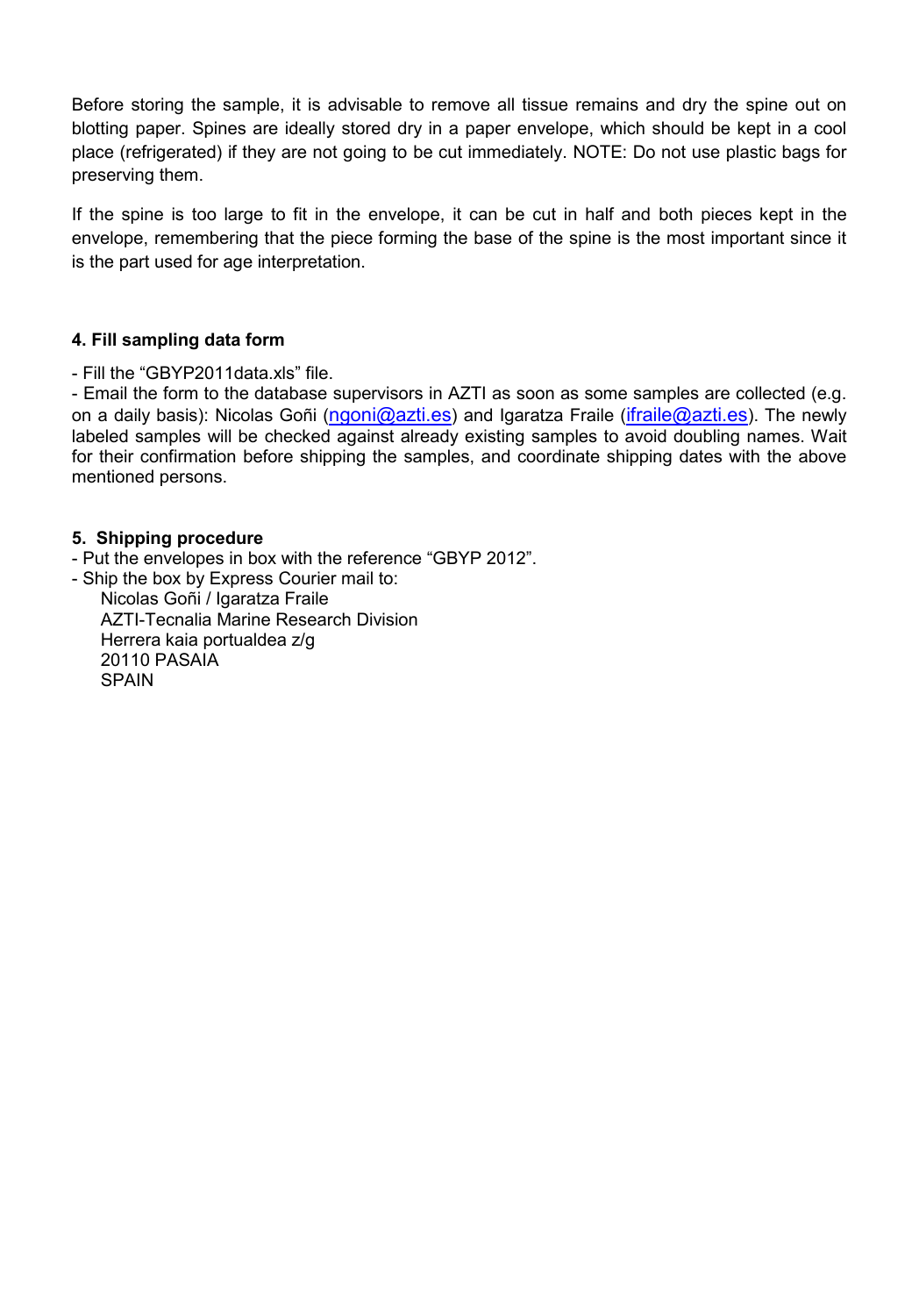# **SAMPLING PROTOCOL FOR GONADS**

### **MATERIALS**

| <b>Product</b>                                      | <b>Catalog Code</b> |
|-----------------------------------------------------|---------------------|
| 50 containers 70 mL assembled with yellow screw cap | 75.9922.744         |
| (SARSTEDT)                                          | (www.sarstedt.com)  |
| Surgical scissors, tweezers, scalpel blades         |                     |
| Fixator (Bouin, Hollande or 4% Formaldehyd)         |                     |
| Gloves                                              |                     |
| Parafilm                                            |                     |

### **SUMMARY OF SAMPLING:**

**Sample size: 50 individuals by region and size-class (medium and large individuals only, as defined in the sampling scheme given in the proposal). The 50 individuals will be collected in at least 5 fishing days spread along the fishing season, with a target of no more than 10 (randomly selected) individuals sampled per fishing day.**

**Tissue type: gonad.**

**Size of the tissue sample: tissue sample length must be approximately half its width.**

### **1. Labeling procedure and codes**

Each partner is responsible for the correct labeling of the samples. The fish to be sampled must be first classified by size-class (larvae, age 0, juvenile, medium, large), then numbered from 1 to N. We will use the same labeling as in previous procedures, the tissue code being "G" (for gonads). The label must be visible on the container.

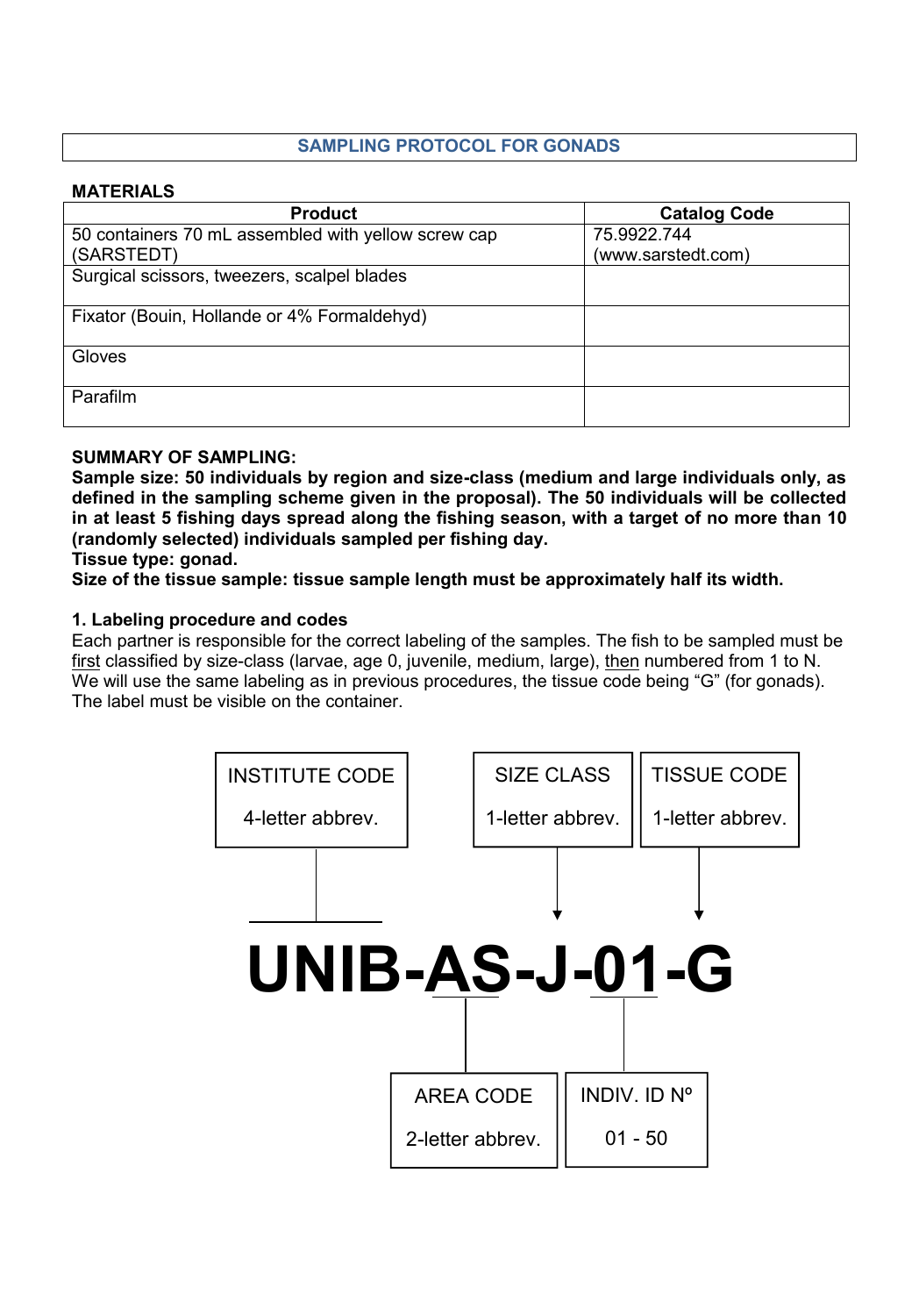## **2. Preparation of the material before sampling**

- Bouin or Hollande fixator will be used for storing the gonad samples

- In case of not disposing of Bouin or Hollade fixator, a 4% formaldehyd solution will be used. To prepare 1L of 4% formaldehyd solution, use the following components:

- $\rightarrow$  9.4g of dibasic phosphate
- $\rightarrow$  4.7 g of monobasic phosphate
- $\rightarrow$  100 mL of 40% formaldehyd (usual concentration of commercial formaldehyd)
- $\rightarrow$  non-salted water

Dilute the phosphate progressively in non-salted water, then add water up to 900 mL, then complete with 100 mL of 40% formaldehyde.

- Before sampling, each container must be labeled using formalin-resistant ink. For additional safety, we will also use submersible paper tags labelled with pencil, and put them into the containers.

- The operator has to wear cleaned gloves.

#### **3. Sampling procedure**

- Extract the gonads from the peritoneal cavity and weight them.

- Cut a slice from one of the gonads. The length of the slice must be approximately half of its width. Then cut a portion of 1/8 of the slice and weight it. This will be the gonad sample.

- Put the gonad sample into the labeled container, add fixator and cap the container.

- In case of using Bouin fixator, remove the fixator after 12 hours and fill the container with 70% ethanol.

- Check that the containers are properly closed and ensure their closure with parafilm.

- Clean surgical instruments for each sampled animal.

- Store the tubes at ambient temperature.

#### **4. Fill sampling data form**

- Fill the "GBYP2012data xls" file.

- Email the form to the database supervisors in AZTI as soon as some samples are collected (e.g. on a daily basis): Nicolas Goñi (ngoni@azti.es) and Igaratza Fraile (ifraile@azti.es). The newly labeled samples will be checked against already existing samples to avoid doubling names. Wait for their confirmation before shipping the samples, and coordinate shipping dates with the above mentioned persons.

#### **5. Shipping procedure**

- Put the containers with tissue samples in a storage box.

- Ship the box to:

Nicolas Goñi / Igaratza Fraile AZTI-Tecnalia Marine Research Division Herrera kaia portualdea z/g 20110 PASAIA **SPAIN** 

Ship the samples by Express Courier mail. Deliver them as "Sea water samples".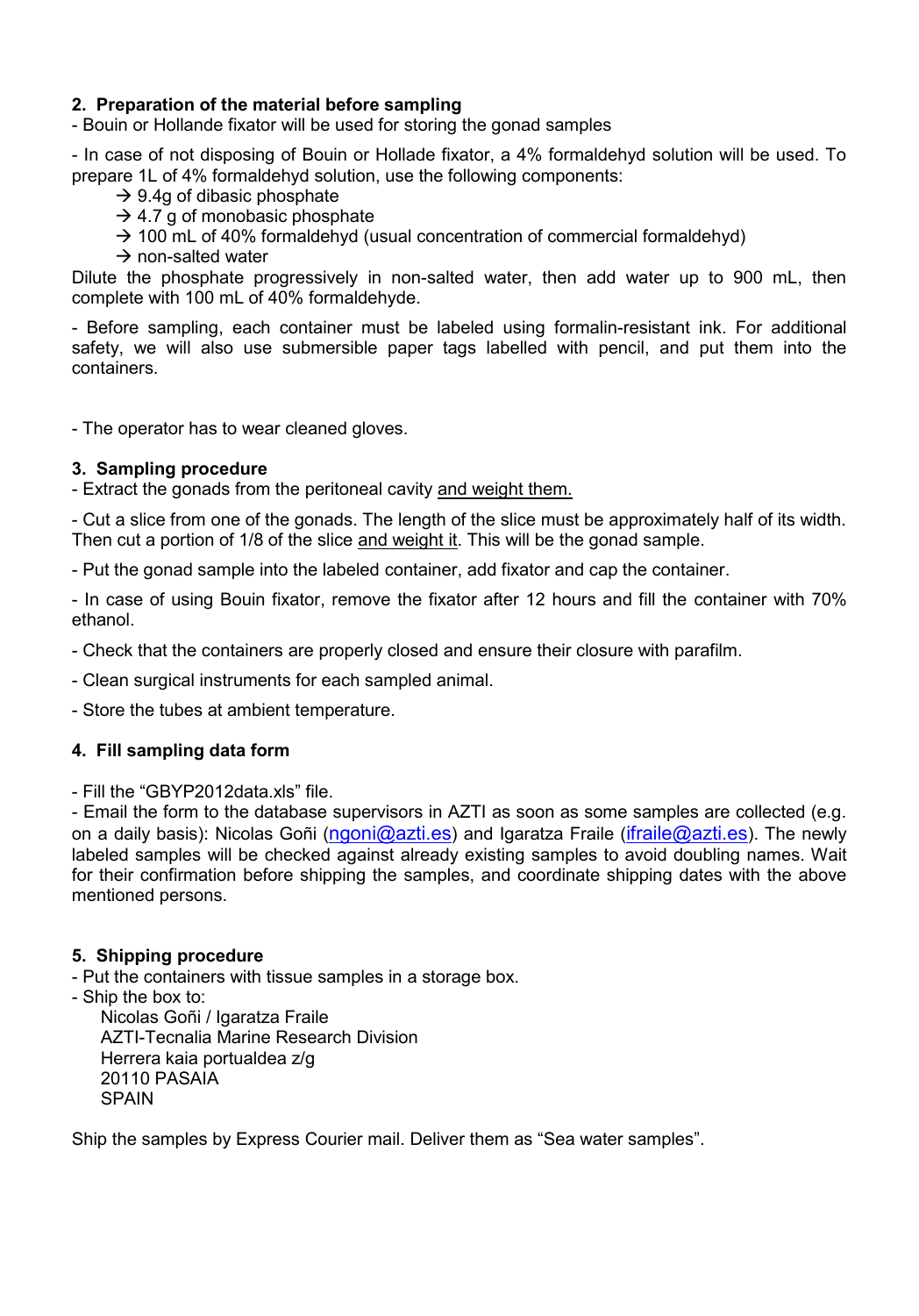## **Filling the GBYP2012 SAMPLING DATA Template:**

Each partner is responsible for the correct input of all required information in the database, in the requested format. In case a part of the information is not available, indicate "NA". Below is an extract of the "GBYP2012data.xls" file, with an example record:

| <b>INDIVIDUAL FISH CODE</b>   |             |                               |                                       | <b>TISSUE COLLECTED</b>          |                        |                                    |                        |                               |
|-------------------------------|-------------|-------------------------------|---------------------------------------|----------------------------------|------------------------|------------------------------------|------------------------|-------------------------------|
| <b>PARTNER</b><br><b>CODE</b> | <b>AREA</b> | <b>FISHING</b><br><b>GEAR</b> | <b>INDIVIDUAL ID</b><br><b>NUMBER</b> | <b>SIZE CLASS</b><br><b>CODE</b> | <b>TISSUE</b><br>CODE1 | <b>TISSUE</b><br>CODE <sub>2</sub> | <b>TISSUE</b><br>CODE3 | <b>TISSUE</b><br><b>CODE4</b> |
| <b>AZTI</b>                   | <b>BB</b>   | <b>BB</b>                     |                                       |                                  | $\circ$                | S                                  |                        | M                             |
|                               |             |                               |                                       |                                  |                        |                                    |                        |                               |
|                               |             |                               |                                       |                                  |                        |                                    |                        |                               |
|                               |             |                               |                                       |                                  |                        |                                    |                        |                               |
|                               |             |                               |                                       |                                  |                        |                                    |                        |                               |
|                               |             |                               |                                       |                                  |                        |                                    |                        |                               |
|                               |             |                               |                                       |                                  |                        |                                    |                        |                               |

| <b>SAMPLING DATA</b>              |                                      |          |           |                |                       |                |                       |            |                              |                  |              |
|-----------------------------------|--------------------------------------|----------|-----------|----------------|-----------------------|----------------|-----------------------|------------|------------------------------|------------------|--------------|
| <b>Catch Date</b><br>[dd/mm/yyyy] | <b>Sampling Date</b><br>[dd/mm/yyyy] | Latitude | Longitude | Length<br>[cm] | Length<br><b>Type</b> | Weight<br>[Kg] | Weight<br><b>Type</b> | <b>Sex</b> | Reproductive<br><b>Stage</b> | <b>Collector</b> | <b>Notes</b> |
| 22/06/2011                        | 22/06/2011                           | 43.5400  | $-1.8500$ | 78.2           | <b>SFL</b>            | 21.1117        | Т                     | M          |                              | N. Goñi          |              |
|                                   |                                      |          |           |                |                       |                |                       |            |                              |                  |              |
|                                   |                                      |          |           |                |                       |                |                       |            |                              |                  |              |
|                                   |                                      |          |           |                |                       |                |                       |            |                              |                  |              |
|                                   |                                      |          |           |                |                       |                |                       |            |                              |                  |              |
|                                   |                                      |          |           |                |                       |                |                       |            |                              |                  |              |

And below are the alternative categories and codes that are needed to fill in the template:

#### **Body measurement:**

**- Fork length (FL):** this is the straight line from the end of the upper jaw (end of the snout) to the posterior of the shortest caudal ray (fork of the caudal fin) (Figure 1). This can be best measured using a **caliper** or alternatively with a tape measure, although it must be kept straight while measuring. The fish should be placed on a flat surface in a horizontal position. In the case of very large specimens in which this measurement is very difficult to make, one of these other lengths may be used:

**- First dorsal length (LD1):** this is the straight line from the end of the upper jaw (end of the snout) to the base of the first dorsal spine (the start of the first dorsal fin) (Figure 1).

**- Curved fork length (CFL):** this is the length from the upper jaw (end of the snout) to the fork by an imaginary longitudinal line, with the corresponding fish curvature (Figure 1).

- **Head length (LHead):** This is the straight line from the end of the upper jaw (end of the snout) to the posterior border of the operculum. (Figure 1).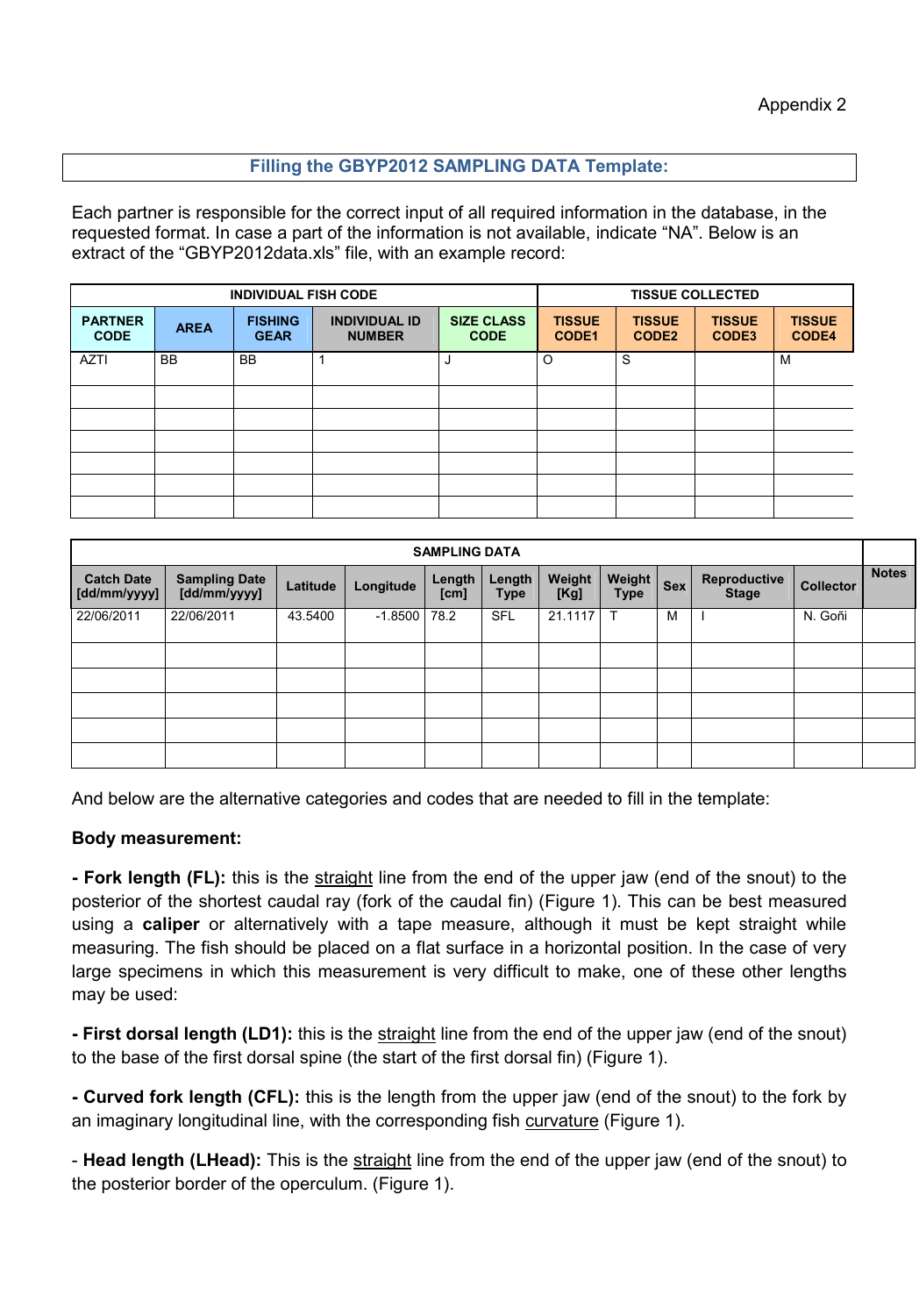The type of measurement being used must be clearly specified, as well as the measurement unit (e.g. cm). FL and CFL are measured to the lower centimeter (a specimen of 70,8 cm or 70,2 cm would correspond to the 70 cm range), LD1 is measured to the lower half centimeter (a specimen of 30,4 cm measures as 30 cm and one of 30,7 cm corresponds to 30,5 cm).



Figure 1. Types of measurements of bluefin tuna: Strait fork length (SFL), First dorsal length (LD1), Curved fork length (CFL) and head length (LHead).

#### **Codes**

| Institute code |                                                                   |
|----------------|-------------------------------------------------------------------|
| <b>AZTI</b>    | <b>AZTI-Tecnalia</b>                                              |
| <b>CYPR</b>    | <b>Cyprus Marine Science Foundation</b>                           |
| <b>FMAP</b>    | <b>Federation of Maltese Aquaculture Producers</b>                |
| <b>IEO</b>     | Intituto Español de Oceanografía                                  |
| <b>IFRE</b>    | French Research Institute for Exploration of the Sea (IFREMER)    |
| <b>INRH</b>    | Institut National de la Reserche Halieutique                      |
| <b>IPIM</b>    | Instituto de Investigação das Pescas e do Mar (IPIMAR)            |
| <b>INSTM</b>   | Institut National des Sciences et Technologies de la Mer - INSTM  |
| <b>ISTA</b>    | <b>Istambul University</b>                                        |
| <b>IZOR</b>    | Institut za Oceanografiju i Ribarstvo Split                       |
| <b>MBRC</b>    | <b>Marine Biology Research Center</b>                             |
| <b>NRIF</b>    | <b>National Research Institute of Far Seas Fisheries (NRIFSF)</b> |
| <b>UNIB</b>    | <b>University of Bologna</b>                                      |
| <b>UNIC</b>    | <b>University of Cagliari</b>                                     |
| <b>UNIG</b>    | <b>University of Genova</b>                                       |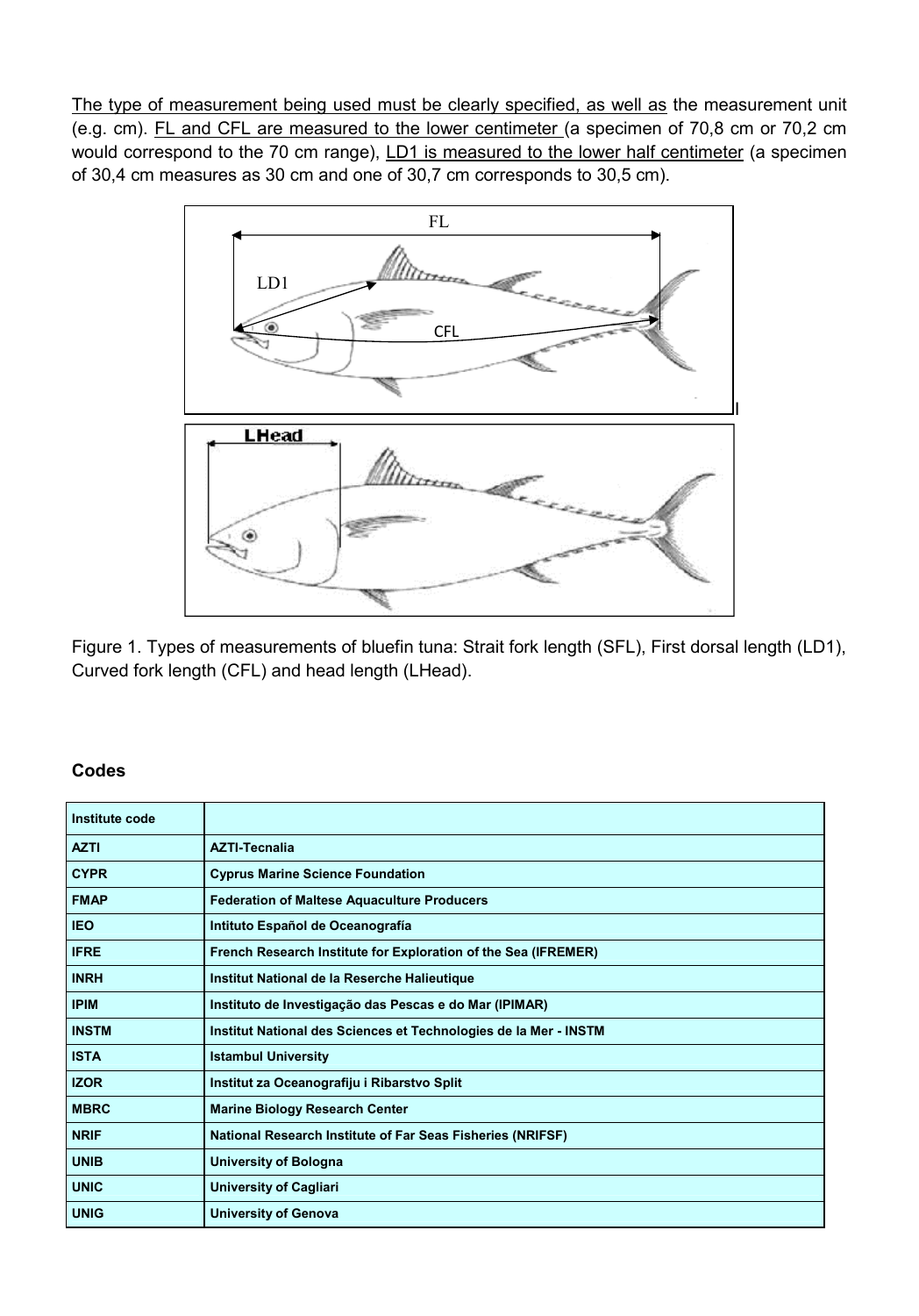| Area code    |                                                                                                  |
|--------------|--------------------------------------------------------------------------------------------------|
| <b>LS</b>    | Levantine Sea: Turkish PS (medium-large) and larvae                                              |
| EG           | North Egypt coast (medium-large): PS if in activity in that area                                 |
| <b>CR</b>    | Crete (medium-large fish): Greek LL                                                              |
| <b>SY</b>    | Gulf of Syrta (medium-large): French, Italian and Libyan PS                                      |
| <b>MA</b>    | Malta (medium-large): Maltese LL                                                                 |
| <b>SI</b>    | South of Sicily and Ionian Sea (medium-large): Italian PS and LL                                 |
| <b>AS</b>    | Adriatic Sea (small): Croatian and Italian PS                                                    |
| <b>TU</b>    | Gulf of Gabes (small): Tunisian PS                                                               |
| <b>BA</b>    | Balearic (medium-large): French and Spanish PS                                                   |
| <b>TY</b>    | Tyrrhenian (medium-large): Italian PS and (small): Italian handline                              |
| <b>SA</b>    | Sardinia (medium-large): Italian Trap                                                            |
| <b>GL</b>    | Gulf of Lion (small): Spanish, French artisanal fleets, French sport                             |
| $\mathbf{H}$ | Ligurian: Italian artisanal fleet                                                                |
| <b>SS</b>    | Southern Spain (juveniles & medium size): Spanish LL                                             |
| <b>AL</b>    | North African coasts (medium size): Algerian PS                                                  |
| <b>GI</b>    | Gibraltar (small, medium-large): Moroccan and Spanish HL, Portuguese & Spanish traps, Spanish BB |
| PO           | Portuguese traps                                                                                 |
| <b>BB</b>    | Bay of Biscay (small and medium): Spanish BB & French MWT                                        |
| <b>MO</b>    | Western coast of Africa (medium-large): Morrocan Trap                                            |
| <b>MC</b>    | Madeira - Canary Islands (medium-large): Portuguese & Spanish BB                                 |
| <b>CA</b>    | Central and North (medium-large): Japanese & Taiwanese LL                                        |
| <b>AZ</b>    | Azores (small-medium): Portuguese artisanal fishery                                              |

|    | fishing gear              |  |  |  |
|----|---------------------------|--|--|--|
| PS | purse-seine               |  |  |  |
| LL | longline                  |  |  |  |
| HL | handline                  |  |  |  |
| т  | trap                      |  |  |  |
| BB | haithoat                  |  |  |  |
|    | <b>MWT</b> midwater trawl |  |  |  |
| SU | survey (for larvae)       |  |  |  |

| Size class |        |         |
|------------|--------|---------|
|            | Larvae |         |
|            | Age 0  | $=3$ kg |